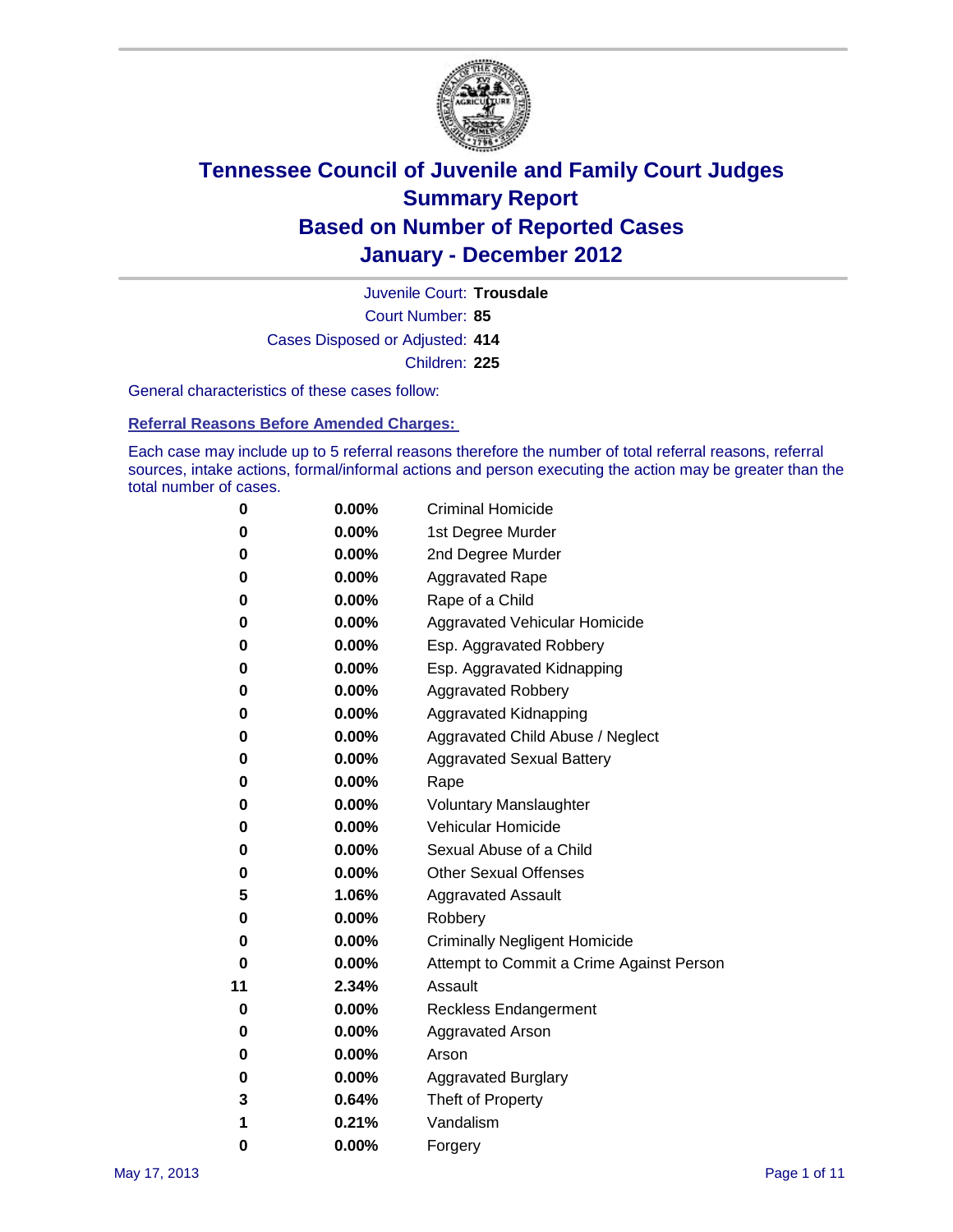

Court Number: **85** Juvenile Court: **Trousdale** Cases Disposed or Adjusted: **414**

Children: **225**

#### **Referral Reasons Before Amended Charges:**

Each case may include up to 5 referral reasons therefore the number of total referral reasons, referral sources, intake actions, formal/informal actions and person executing the action may be greater than the total number of cases.

| 0            | 0.00%  | <b>Worthless Checks</b>                                     |
|--------------|--------|-------------------------------------------------------------|
| 0            | 0.00%  | Illegal Possession / Fraudulent Use of Credit / Debit Cards |
| 0            | 0.00%  | <b>Burglary</b>                                             |
| 1            | 0.21%  | Unauthorized Use of a Vehicle                               |
| 0            | 0.00%  | <b>Cruelty to Animals</b>                                   |
| 0            | 0.00%  | Sale of Controlled Substances                               |
| 10           | 2.12%  | <b>Other Drug Offenses</b>                                  |
| 0            | 0.00%  | Possession of Controlled Substances                         |
| 0            | 0.00%  | <b>Criminal Attempt</b>                                     |
| 0            | 0.00%  | Carrying Weapons on School Property                         |
| 1            | 0.21%  | Unlawful Carrying / Possession of a Weapon                  |
| 0            | 0.00%  | <b>Evading Arrest</b>                                       |
| 0            | 0.00%  | Escape                                                      |
| 2            | 0.42%  | Driving Under Influence (DUI)                               |
| 14           | 2.97%  | Possession / Consumption of Alcohol                         |
| 0            | 0.00%  | Resisting Stop, Frisk, Halt, Arrest or Search               |
| 0            | 0.00%  | <b>Aggravated Criminal Trespass</b>                         |
| 2            | 0.42%  | Harassment                                                  |
| 0            | 0.00%  | Failure to Appear                                           |
| 0            | 0.00%  | Filing a False Police Report                                |
| 0            | 0.00%  | Criminal Impersonation                                      |
| 0            | 0.00%  | <b>Disorderly Conduct</b>                                   |
| 5            | 1.06%  | <b>Criminal Trespass</b>                                    |
| 1            | 0.21%  | <b>Public Intoxication</b>                                  |
| 0            | 0.00%  | Gambling                                                    |
| 95           | 20.17% | Traffic                                                     |
| 0            | 0.00%  | <b>Local Ordinances</b>                                     |
| 0            | 0.00%  | Violation of Wildlife Regulations                           |
| 6            | 1.27%  | Contempt of Court                                           |
| $\mathbf{2}$ | 0.42%  | Violation of Probation                                      |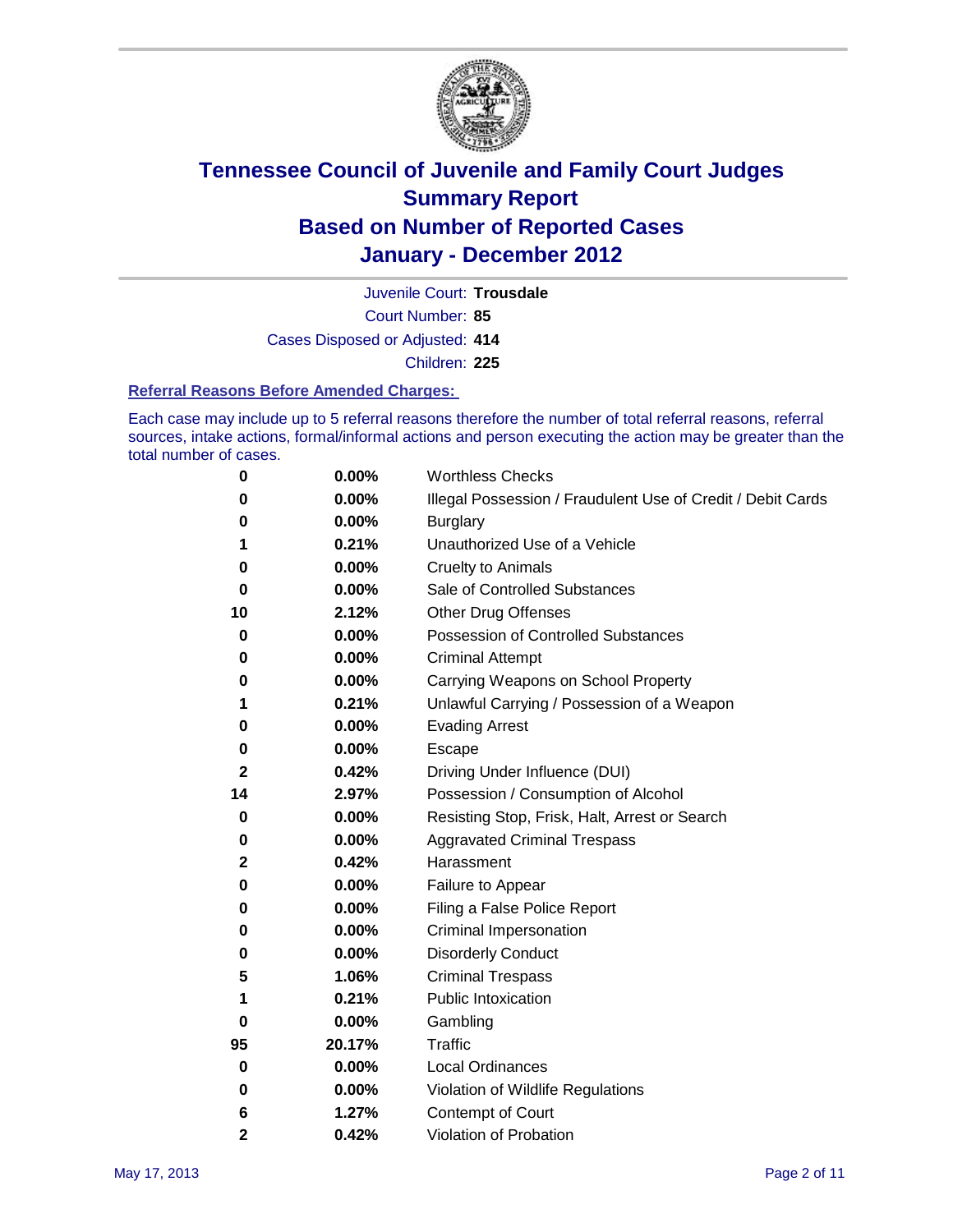

Court Number: **85** Juvenile Court: **Trousdale** Cases Disposed or Adjusted: **414** Children: **225**

#### **Referral Reasons Before Amended Charges:**

Each case may include up to 5 referral reasons therefore the number of total referral reasons, referral sources, intake actions, formal/informal actions and person executing the action may be greater than the total number of cases.

| 0           | 0.00%    | Violation of Aftercare                 |
|-------------|----------|----------------------------------------|
| 13          | 2.76%    | Unruly Behavior                        |
| 24          | 5.10%    | Truancy                                |
| 4           | 0.85%    | In-State Runaway                       |
| $\mathbf 0$ | 0.00%    | Out-of-State Runaway                   |
| 7           | 1.49%    | Possession of Tobacco Products         |
| 11          | 2.34%    | Violation of a Valid Court Order       |
| 0           | 0.00%    | Violation of Curfew                    |
| 0           | $0.00\%$ | Sexually Abused Child                  |
| 0           | 0.00%    | <b>Physically Abused Child</b>         |
| 30          | 6.37%    | Dependency / Neglect                   |
| 0           | 0.00%    | <b>Termination of Parental Rights</b>  |
| 0           | 0.00%    | <b>Violation of Pretrial Diversion</b> |
| 0           | 0.00%    | Violation of Informal Adjustment       |
| 146         | 31.00%   | <b>Judicial Review</b>                 |
| 0           | $0.00\%$ | <b>Administrative Review</b>           |
| 5           | 1.06%    | <b>Foster Care Review</b>              |
| 14          | 2.97%    | Custody                                |
| 1           | 0.21%    | Visitation                             |
| 8           | 1.70%    | Paternity / Legitimation               |
| 29          | 6.16%    | <b>Child Support</b>                   |
| $\bf{0}$    | 0.00%    | <b>Request for Medical Treatment</b>   |
| 0           | 0.00%    | <b>Consent to Marry</b>                |
| 20          | 4.25%    | Other                                  |
| 471         | 100.00%  | <b>Total Referrals</b>                 |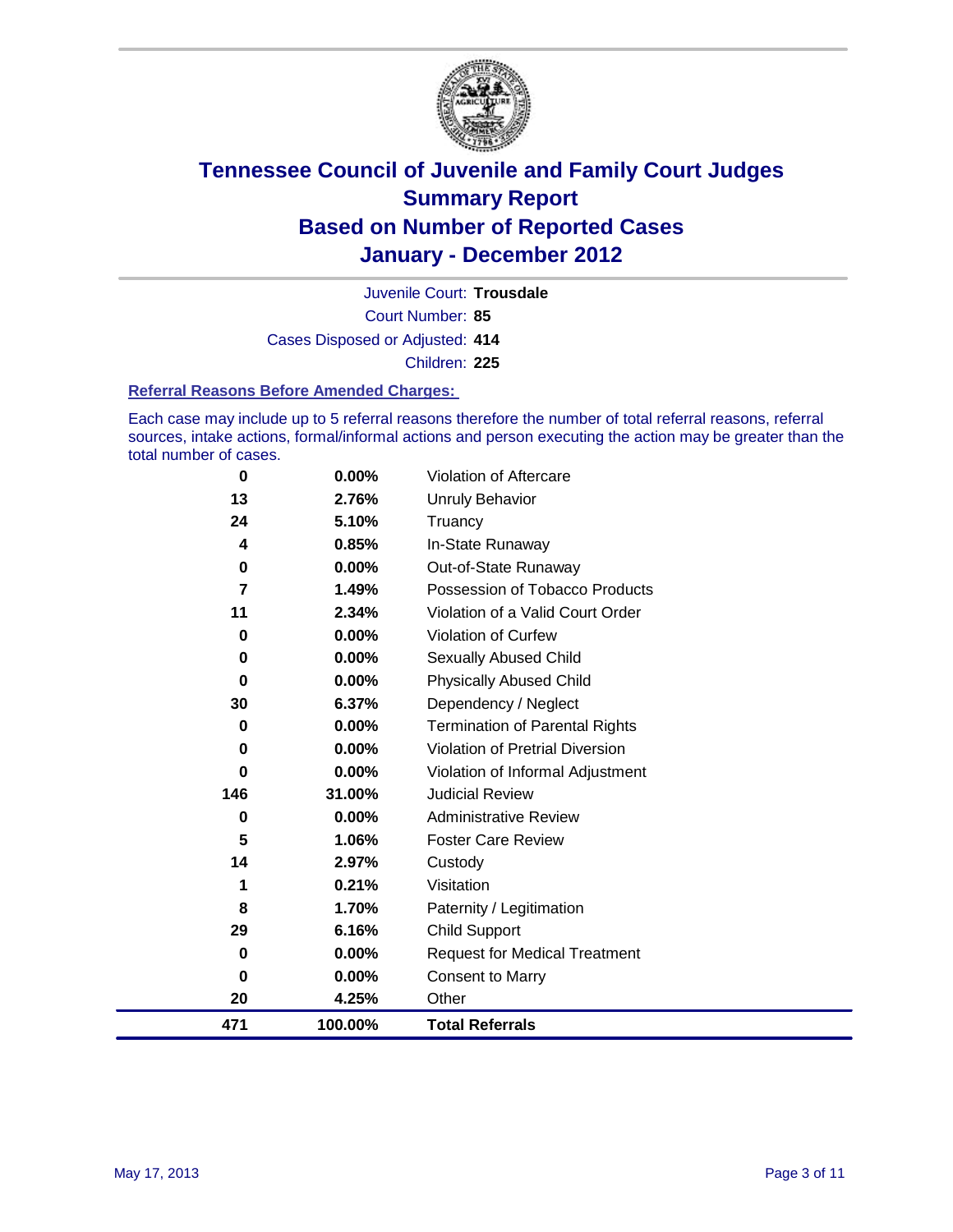

|                            |                                 | Juvenile Court: Trousdale         |  |  |  |
|----------------------------|---------------------------------|-----------------------------------|--|--|--|
| Court Number: 85           |                                 |                                   |  |  |  |
|                            | Cases Disposed or Adjusted: 414 |                                   |  |  |  |
|                            |                                 | Children: 225                     |  |  |  |
| <b>Referral Sources: 1</b> |                                 |                                   |  |  |  |
| 146                        | 31.00%                          | Law Enforcement                   |  |  |  |
| 24                         | 5.10%                           | Parents                           |  |  |  |
| 6                          | 1.27%                           | Relatives                         |  |  |  |
| 1                          | 0.21%                           | Self                              |  |  |  |
| 28                         | 5.94%                           | School                            |  |  |  |
| $\bf{0}$                   | $0.00\%$                        | <b>CSA</b>                        |  |  |  |
| 56                         | 11.89%                          | <b>DCS</b>                        |  |  |  |
| $\mathbf{2}$               | 0.42%                           | <b>Other State Department</b>     |  |  |  |
| 49                         | 10.40%                          | <b>District Attorney's Office</b> |  |  |  |
| 137                        | 29.09%                          | <b>Court Staff</b>                |  |  |  |
| 0                          | 0.00%                           | Social Agency                     |  |  |  |
| 1                          | 0.21%                           | <b>Other Court</b>                |  |  |  |
| 11                         | 2.34%                           | Victim                            |  |  |  |
| 0                          | 0.00%                           | Child & Parent                    |  |  |  |
| 0                          | $0.00\%$                        | Hospital                          |  |  |  |
| 0                          | $0.00\%$                        | Unknown                           |  |  |  |

### **Age of Child at Referral: 2**

**2.12%** Other

**100.00% Total Referral Sources**

| 225 | 100.00%  | <b>Total Child Count</b> |
|-----|----------|--------------------------|
| 0   | $0.00\%$ | <b>Unknown</b>           |
| 0   | $0.00\%$ | Ages 19 and Over         |
| 53  | 23.56%   | Ages 17 through 18       |
| 60  | 26.67%   | Ages 15 through 16       |
| 19  | 8.44%    | Ages 13 through 14       |
| 17  | 7.56%    | Ages 11 through 12       |
| 76  | 33.78%   | Ages 10 and Under        |
|     |          |                          |

<sup>1</sup> If different than number of Referral Reasons (471), verify accuracy of your court's data.

<sup>2</sup> One child could be counted in multiple categories, verify accuracy of your court's data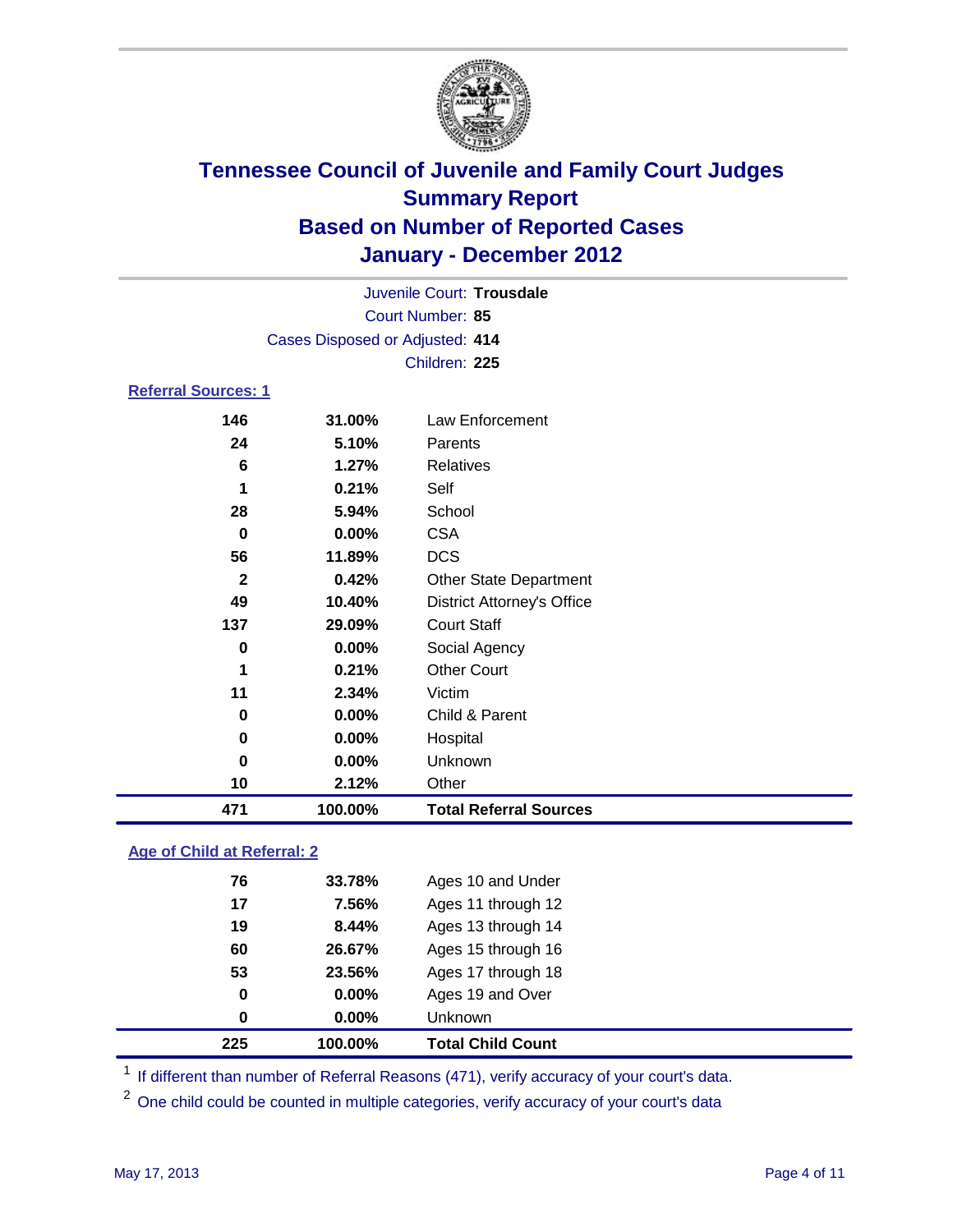

| Juvenile Court: Trousdale               |                                 |                          |  |  |  |
|-----------------------------------------|---------------------------------|--------------------------|--|--|--|
| Court Number: 85                        |                                 |                          |  |  |  |
|                                         | Cases Disposed or Adjusted: 414 |                          |  |  |  |
|                                         | Children: 225                   |                          |  |  |  |
| Sex of Child: 1                         |                                 |                          |  |  |  |
| 130                                     | 57.78%                          | Male                     |  |  |  |
| 91                                      | 40.44%                          | Female                   |  |  |  |
| 4                                       | 1.78%                           | Unknown                  |  |  |  |
| 225                                     | 100.00%                         | <b>Total Child Count</b> |  |  |  |
| Race of Child: 1                        |                                 |                          |  |  |  |
| 177                                     | 78.67%                          | White                    |  |  |  |
| 19                                      | 8.44%                           | African American         |  |  |  |
| $\mathbf 0$                             | 0.00%                           | Native American          |  |  |  |
| $\mathbf 0$                             | 0.00%                           | Asian                    |  |  |  |
| 22                                      | 9.78%                           | Mixed                    |  |  |  |
| $\overline{7}$                          | 3.11%                           | Unknown                  |  |  |  |
| 225                                     | 100.00%                         | <b>Total Child Count</b> |  |  |  |
| <b>Hispanic Origin: 1</b>               |                                 |                          |  |  |  |
| 11                                      | 4.89%                           | Yes                      |  |  |  |
| 214                                     | 95.11%                          | <b>No</b>                |  |  |  |
| $\mathbf 0$                             | 0.00%                           | Unknown                  |  |  |  |
| 225                                     | 100.00%                         | <b>Total Child Count</b> |  |  |  |
| <b>School Enrollment of Children: 1</b> |                                 |                          |  |  |  |
| 126                                     | 56.00%                          | Yes                      |  |  |  |
| 33                                      | 14.67%                          | No                       |  |  |  |
| 66                                      | 29.33%                          | Unknown                  |  |  |  |
| 225                                     | 100.00%                         | <b>Total Child Count</b> |  |  |  |

One child could be counted in multiple categories, verify accuracy of your court's data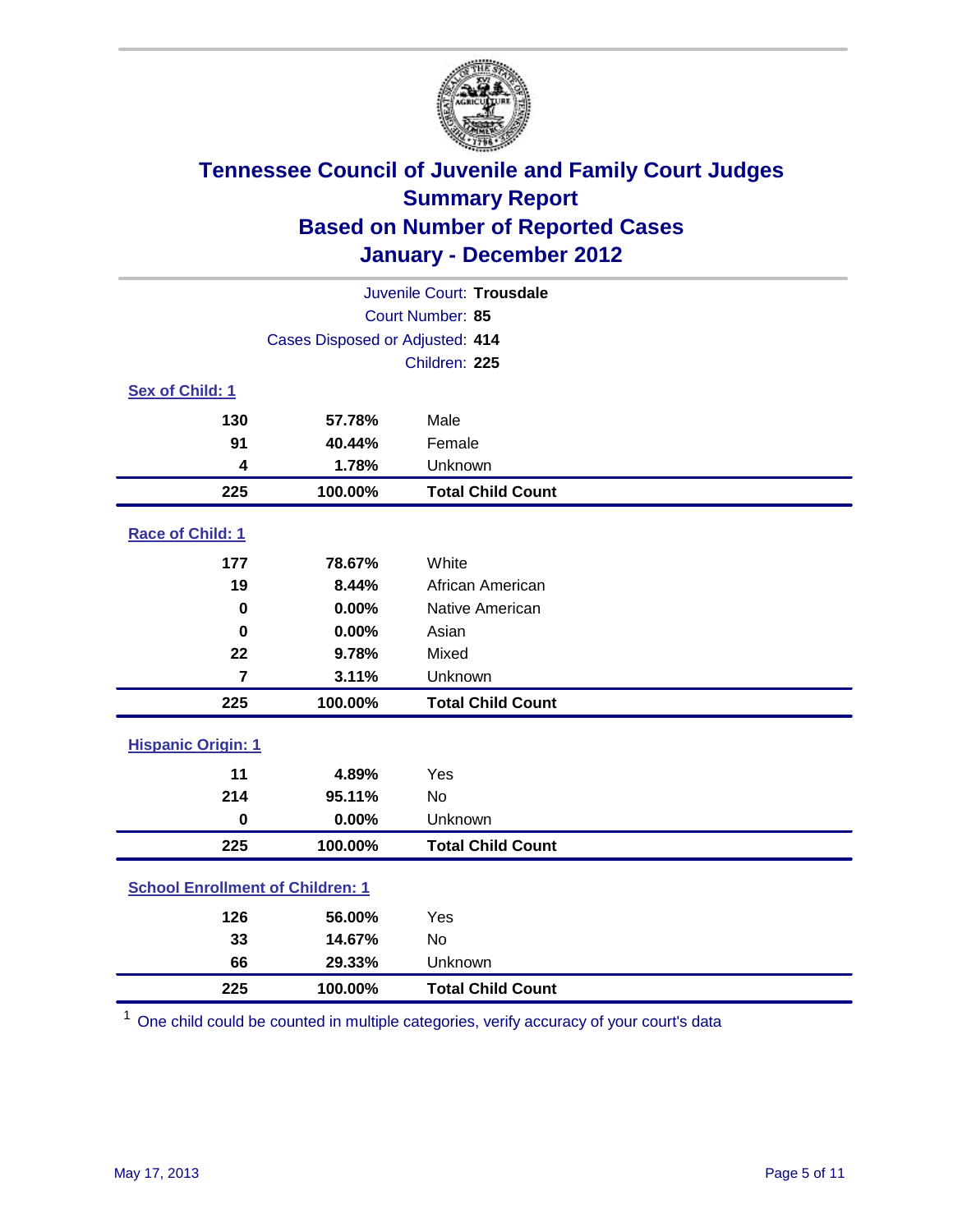

Court Number: **85** Juvenile Court: **Trousdale** Cases Disposed or Adjusted: **414** Children: **225 Living Arrangement of Child at Time of Referral: 1 18.67%** With Both Biological Parents **0.89%** With Father and Stepmother

| 225 | 100.00%  | <b>Total Child Count</b>   |
|-----|----------|----------------------------|
| 5   | 2.22%    | Other                      |
| 15  | 6.67%    | Unknown                    |
| 0   | $0.00\%$ | Independent                |
| 0   | $0.00\%$ | In an Institution          |
| 0   | $0.00\%$ | In a Residential Center    |
| 0   | $0.00\%$ | In a Group Home            |
| 5   | 2.22%    | With Foster Family         |
| 0   | $0.00\%$ | With Adoptive Parents      |
| 23  | 10.22%   | <b>With Relatives</b>      |
| 19  | 8.44%    | With Father                |
| 110 | 48.89%   | With Mother                |
| 4   | 1.78%    | With Mother and Stepfather |
|     |          |                            |

### **Type of Detention: 2**

| 414 | 100.00%       | <b>Total Detention Count</b> |
|-----|---------------|------------------------------|
|     | 0.00%<br>0    | Other                        |
| 407 | 98.31%        | Does Not Apply               |
| 0   | $0.00\%$      | Unknown                      |
|     | $0.00\%$<br>0 | Psychiatric Hospital         |
| 1   | 0.24%         | Jail - No Separation         |
|     | 0<br>$0.00\%$ | Jail - Partial Separation    |
|     | $0.00\%$<br>0 | Jail - Complete Separation   |
|     | 1.45%<br>6    | Juvenile Detention Facility  |
|     | $0.00\%$<br>0 | Non-Secure Placement         |
|     |               |                              |

<sup>1</sup> One child could be counted in multiple categories, verify accuracy of your court's data

<sup>2</sup> If different than number of Cases (414) verify accuracy of your court's data.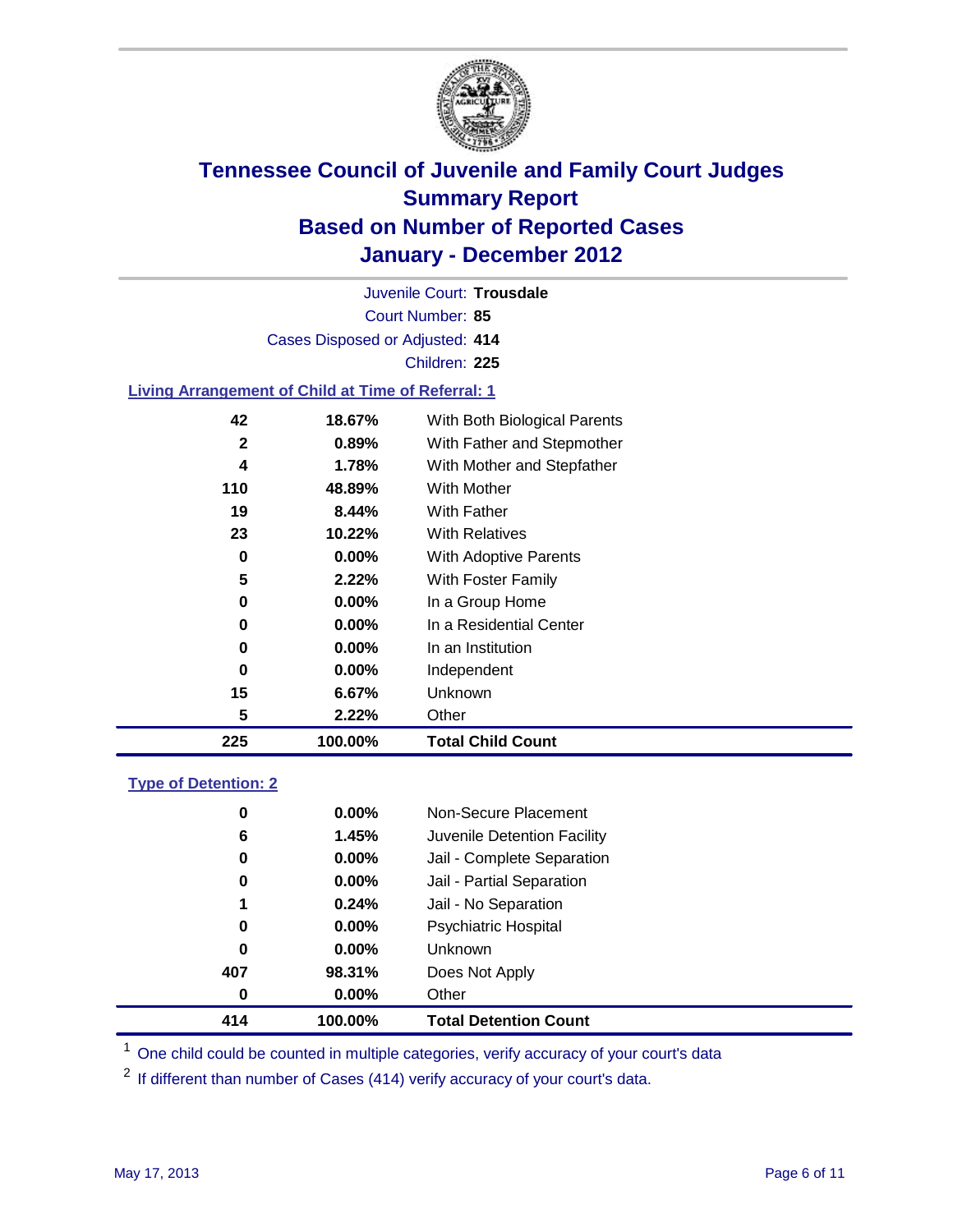

| Juvenile Court: Trousdale       |                                                    |                                      |  |  |  |
|---------------------------------|----------------------------------------------------|--------------------------------------|--|--|--|
|                                 | Court Number: 85                                   |                                      |  |  |  |
|                                 | Cases Disposed or Adjusted: 414                    |                                      |  |  |  |
|                                 | Children: 225                                      |                                      |  |  |  |
|                                 | <b>Placement After Secure Detention Hearing: 1</b> |                                      |  |  |  |
| 5                               | 1.21%                                              | Returned to Prior Living Arrangement |  |  |  |
| 0                               | 0.00%                                              | Juvenile Detention Facility          |  |  |  |
| 0                               | 0.00%                                              | Jail                                 |  |  |  |
| 0                               | 0.00%                                              | Shelter / Group Home                 |  |  |  |
| 1                               | 0.24%                                              | <b>Foster Family Home</b>            |  |  |  |
| 0                               | 0.00%                                              | Psychiatric Hospital                 |  |  |  |
|                                 | 0.24%                                              | Unknown                              |  |  |  |
| 407                             | 98.31%                                             | Does Not Apply                       |  |  |  |
| 0                               | 0.00%                                              | Other                                |  |  |  |
|                                 |                                                    |                                      |  |  |  |
| 414                             | 100.00%                                            | <b>Total Placement Count</b>         |  |  |  |
|                                 |                                                    |                                      |  |  |  |
| <b>Intake Actions: 2</b><br>208 | 44.16%                                             | <b>Petition Filed</b>                |  |  |  |
| 4                               | 0.85%                                              | <b>Motion Filed</b>                  |  |  |  |
| 101                             | 21.44%                                             | <b>Citation Processed</b>            |  |  |  |
| 0                               | 0.00%                                              | Notification of Paternity Processed  |  |  |  |
| 4                               | 0.85%                                              | Scheduling of Judicial Review        |  |  |  |
| 0                               | 0.00%                                              | Scheduling of Administrative Review  |  |  |  |
|                                 | 0.21%                                              | Scheduling of Foster Care Review     |  |  |  |
| $\bf{0}$                        | 0.00%                                              | Unknown                              |  |  |  |
| 138                             | 29.30%                                             | Does Not Apply                       |  |  |  |
| 15                              | 3.18%                                              | Other                                |  |  |  |

<sup>1</sup> If different than number of Cases (414) verify accuracy of your court's data.

<sup>2</sup> If different than number of Referral Reasons (471), verify accuracy of your court's data.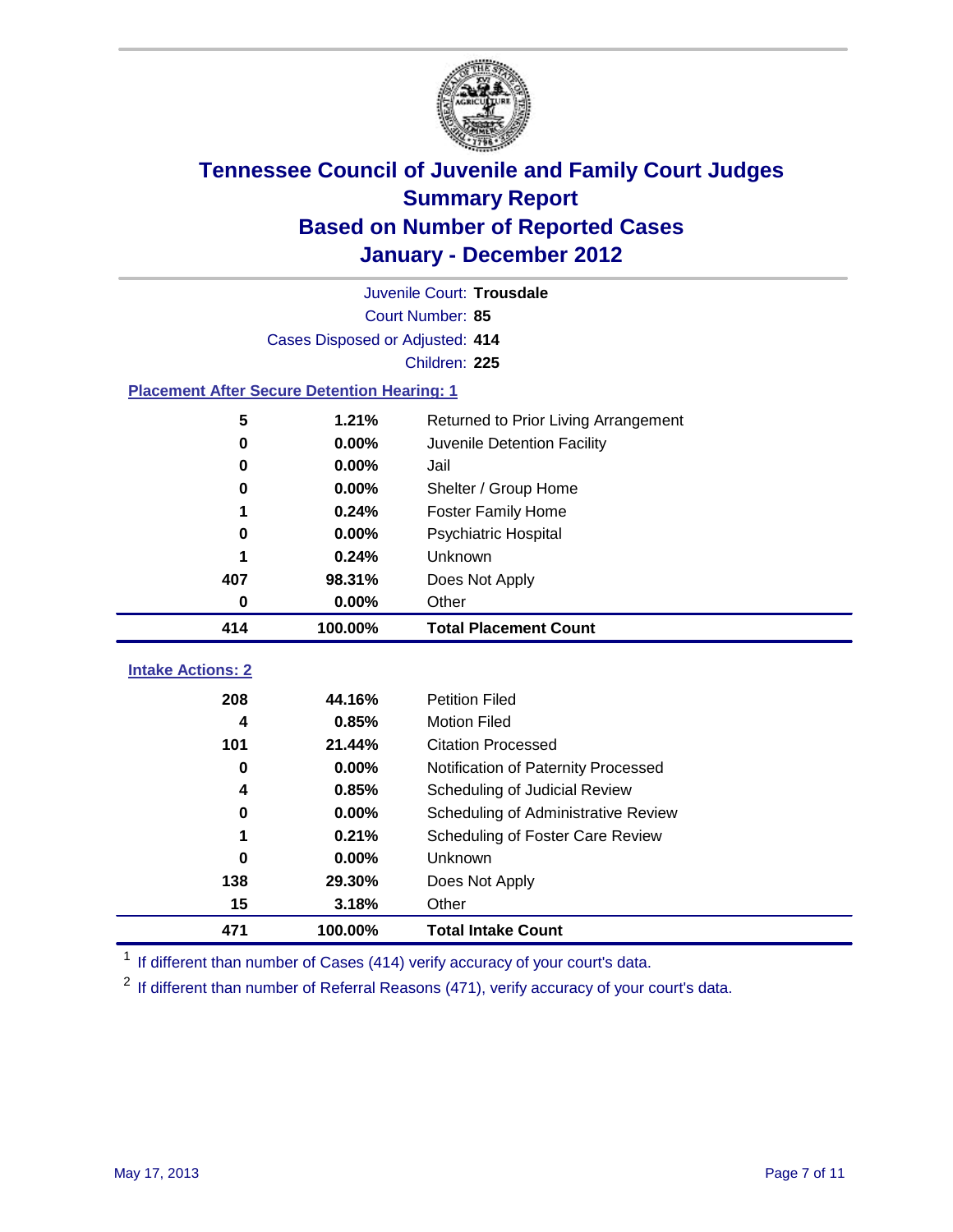

Court Number: **85** Juvenile Court: **Trousdale** Cases Disposed or Adjusted: **414** Children: **225**

#### **Last Grade Completed by Child: 1**

| 32                                      | 14.22%   | Too Young for School         |
|-----------------------------------------|----------|------------------------------|
| 0                                       | $0.00\%$ | Preschool                    |
| $\mathbf 2$                             | 0.89%    | Kindergarten                 |
| 1                                       | 0.44%    | 1st Grade                    |
| $\mathbf{2}$                            | 0.89%    | 2nd Grade                    |
| $\pmb{0}$                               | 0.00%    | 3rd Grade                    |
| 4                                       | 1.78%    | 4th Grade                    |
| 2                                       | 0.89%    | 5th Grade                    |
| 5                                       | 2.22%    | 6th Grade                    |
| $\overline{\mathbf{r}}$                 | 3.11%    | 7th Grade                    |
| 11                                      | 4.89%    | 8th Grade                    |
| 24                                      | 10.67%   | 9th Grade                    |
| 32                                      | 14.22%   | 10th Grade                   |
| 19                                      | 8.44%    | 11th Grade                   |
| $\pmb{0}$                               | 0.00%    | 12th Grade                   |
| 0                                       | 0.00%    | Non-Graded Special Ed        |
| 0                                       | 0.00%    | <b>GED</b>                   |
| $\mathbf 2$                             | 0.89%    | Graduated                    |
| 1                                       | 0.44%    | <b>Never Attended School</b> |
| 81                                      | 36.00%   | Unknown                      |
| 0                                       | $0.00\%$ | Other                        |
| 225                                     | 100.00%  | <b>Total Child Count</b>     |
| <b>Enrolled in Special Education: 1</b> |          |                              |

| 225                                      | 100.00%  | <b>Total Child Count</b> |
|------------------------------------------|----------|--------------------------|
| 103                                      | 45.78%   | Unknown                  |
| 122                                      | 54.22%   | No                       |
| 0                                        | $0.00\%$ | Yes                      |
| <u>Einvilled in Opecial Education. T</u> |          |                          |

One child could be counted in multiple categories, verify accuracy of your court's data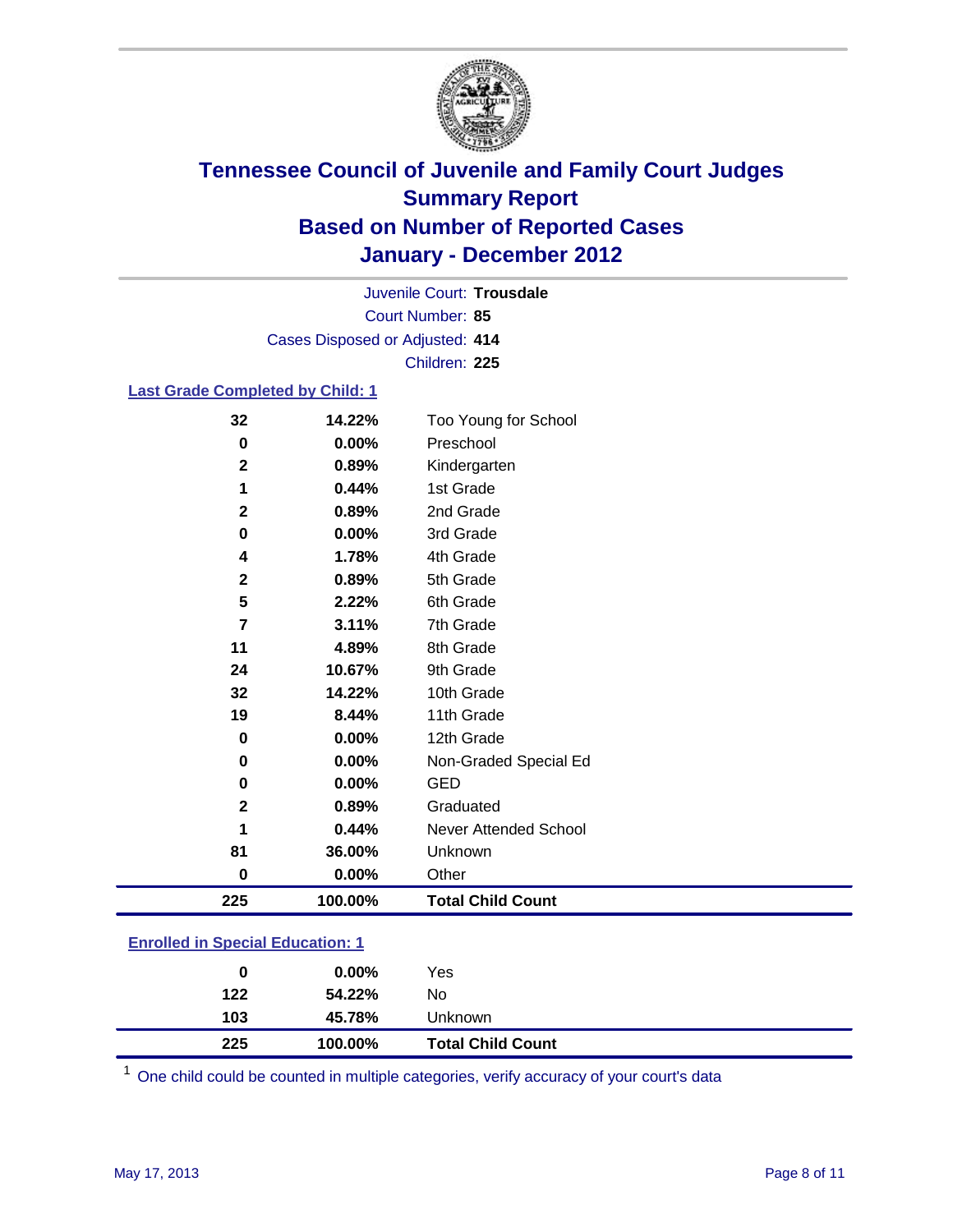

| Juvenile Court: Trousdale    |                                 |                           |  |  |
|------------------------------|---------------------------------|---------------------------|--|--|
|                              | Court Number: 85                |                           |  |  |
|                              | Cases Disposed or Adjusted: 414 |                           |  |  |
|                              | Children: 225                   |                           |  |  |
| <b>Action Executed By: 1</b> |                                 |                           |  |  |
| 178                          | 37.79%                          | Judge                     |  |  |
| 293                          | 62.21%                          | Magistrate                |  |  |
| 0                            | $0.00\%$                        | <b>YSO</b>                |  |  |
| $\bf{0}$                     | 0.00%                           | Other                     |  |  |
| 0                            | 0.00%                           | Unknown                   |  |  |
| 471                          | 100.00%                         | <b>Total Action Count</b> |  |  |

### **Formal / Informal Actions: 1**

| 105          | 22.29%   | Dismissed                                        |
|--------------|----------|--------------------------------------------------|
| 3            | 0.64%    | Retired / Nolle Prosequi                         |
| 56           | 11.89%   | <b>Complaint Substantiated Delinquent</b>        |
| 14           | 2.97%    | <b>Complaint Substantiated Status Offender</b>   |
| 16           | 3.40%    | <b>Complaint Substantiated Dependent/Neglect</b> |
| 0            | 0.00%    | <b>Complaint Substantiated Abused</b>            |
| 0            | $0.00\%$ | <b>Complaint Substantiated Mentally III</b>      |
| 0            | $0.00\%$ | Informal Adjustment                              |
| $\mathbf{2}$ | 0.42%    | <b>Pretrial Diversion</b>                        |
| 0            | $0.00\%$ | <b>Transfer to Adult Court Hearing</b>           |
| 0            | $0.00\%$ | Charges Cleared by Transfer to Adult Court       |
| 56           | 11.89%   | Special Proceeding                               |
| 5            | 1.06%    | <b>Review Concluded</b>                          |
| 201          | 42.68%   | Case Held Open                                   |
| 13           | 2.76%    | Other                                            |
| 0            | $0.00\%$ | <b>Unknown</b>                                   |
| 471          | 100.00%  | <b>Total Action Count</b>                        |

<sup>1</sup> If different than number of Referral Reasons (471), verify accuracy of your court's data.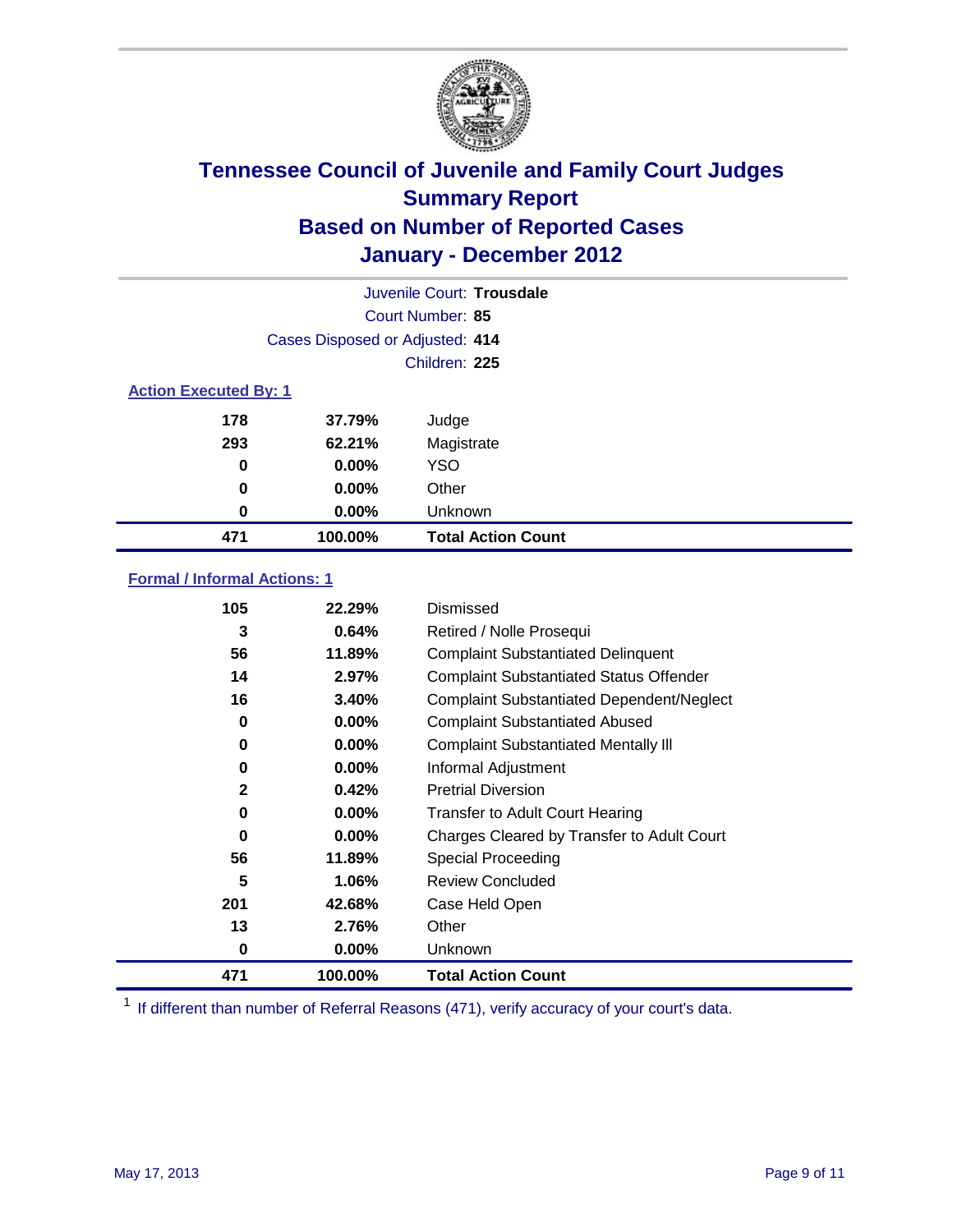

|                       |                                 | Juvenile Court: Trousdale                             |
|-----------------------|---------------------------------|-------------------------------------------------------|
|                       |                                 | Court Number: 85                                      |
|                       | Cases Disposed or Adjusted: 414 |                                                       |
|                       |                                 | Children: 225                                         |
| <b>Case Outcomes:</b> |                                 | There can be multiple outcomes for one child or case. |
| 77                    | 12.92%                          | <b>Case Dismissed</b>                                 |
| 1                     | 0.17%                           | Case Retired or Nolle Prosequi                        |
| 0                     | 0.00%                           | Warned / Counseled                                    |
| 182                   | 30.54%                          | Held Open For Review                                  |
| 14                    | 2.35%                           | Supervision / Probation to Juvenile Court             |
| 0                     | 0.00%                           | <b>Probation to Parents</b>                           |
| 17                    | 2.85%                           | Referral to Another Entity for Supervision / Service  |
| 0                     | 0.00%                           | Referred for Mental Health Counseling                 |
| 0                     | 0.00%                           | Referred for Alcohol and Drug Counseling              |
| 0                     | 0.00%                           | Referred to Alternative School                        |
| 0                     | 0.00%                           | Referred to Private Child Agency                      |
| 0                     | 0.00%                           | Referred to Defensive Driving School                  |
| 0                     | 0.00%                           | Referred to Alcohol Safety School                     |
| 7                     | 1.17%                           | Referred to Juvenile Court Education-Based Program    |
| 1                     | 0.17%                           | Driver's License Held Informally                      |
| 0                     | 0.00%                           | <b>Voluntary Placement with DMHMR</b>                 |
| 0                     | 0.00%                           | <b>Private Mental Health Placement</b>                |
| 0                     | 0.00%                           | <b>Private MR Placement</b>                           |
| 0                     | 0.00%                           | Placement with City/County Agency/Facility            |
| 0                     | 0.00%                           | Placement with Relative / Other Individual            |
| 42                    | 7.05%                           | Fine                                                  |
| 13                    | 2.18%                           | <b>Public Service</b>                                 |
| 2                     | 0.34%                           | Restitution                                           |
| 1                     | 0.17%                           | <b>Runaway Returned</b>                               |
| 23                    | 3.86%                           | No Contact Order                                      |
| 0                     | $0.00\%$                        | Injunction Other than No Contact Order                |
| 9                     | 1.51%                           | <b>House Arrest</b>                                   |
| 0                     | 0.00%                           | <b>Court Defined Curfew</b>                           |
| 0                     | 0.00%                           | Dismissed from Informal Adjustment                    |
| 0                     | 0.00%                           | <b>Dismissed from Pretrial Diversion</b>              |
| 1                     | 0.17%                           | <b>Released from Probation</b>                        |
| 0                     | 0.00%                           | <b>Transferred to Adult Court</b>                     |
| 0                     | $0.00\%$                        | <b>DMHMR Involuntary Commitment</b>                   |